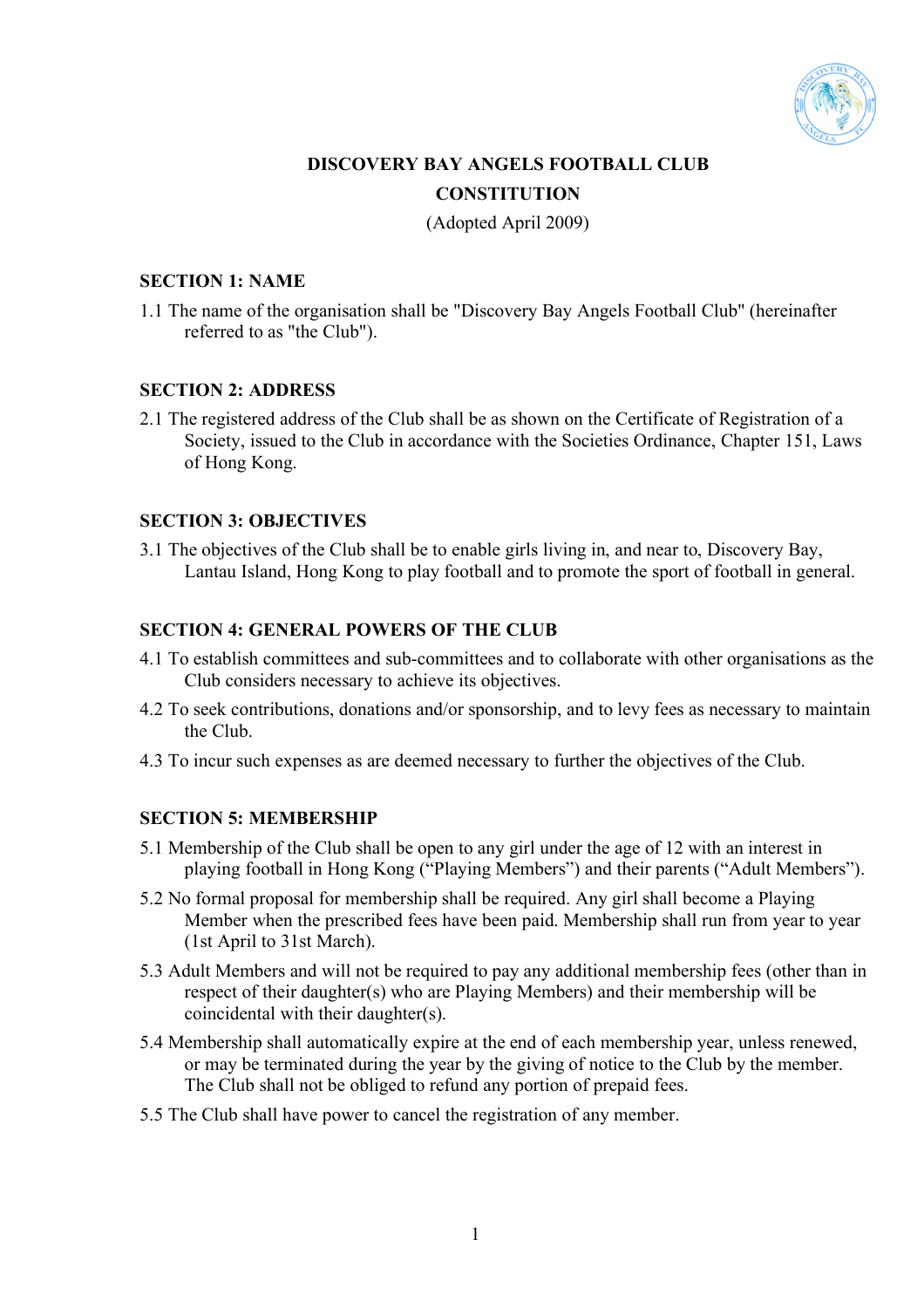

# **SECTION 6: RIGHTS AND RESPONSIBILITIES OF MEMBERS**

- 6.1 The rights of Adult Members shall be to elect, be elected, propose and vote and at General Meetings of the Club.
- 6.2 Only members and their families will be entitled to use the Club facilities and only Playing Members will be entitled to play for the Club.
- 6.3 Parent members are responsible for their own children. If one parent or a guardian cannot attend with their child, then another attending parent must be requested to make sure the child gets proper support during the training sessions (water breaks, sun block etc.)
- 6.4 The Club bears no responsibility for the child's transportation to and from the training sessions.
- 6.5 The Club bears no responsibility for any injury sustained to a player member during or as a result of a training session.

# **SECTION 7: FEES**

- 7.1 The fees prescribed for membership are payable upon first registration with the Club and thereafter with the commencement of each subsequent year.
- 7.2 Membership fees will be set at the AGM.
- 7.3 The Club may prescribe additional fees for specific purposes.

# **SECTION 8: OBLIGATIONS OF THE MEMBERS**

- 8.1 The obligations of the members are:
	- (a) to abide by the Constitution of the Club and the resolutions passed by any General Meeting; and
	- (b) to pay the prescribed fees.

### **SECTION 9: DONATIONS**

9.1 Any sum donated to the Club shall be credited to the general revenue account unless otherwise requested by the donor.

#### **SECTION 10: MANAGEMENT**

- 10.1 A Management Committee (MC) of four members shall manage the Club made up of the following:
	- (a) Chairman;
	- (b) Vice-Chairman;
	- (c) Treasurer; and
	- (d) Secretary.
- 10.2 A quorum for MC meetings shall be at least three voting members of the MC. The MC is empowered to take such actions or decisions it decides to manage the affairs of the Club, except for changes to this constitution, which shall only be made by the Club at a General Meeting.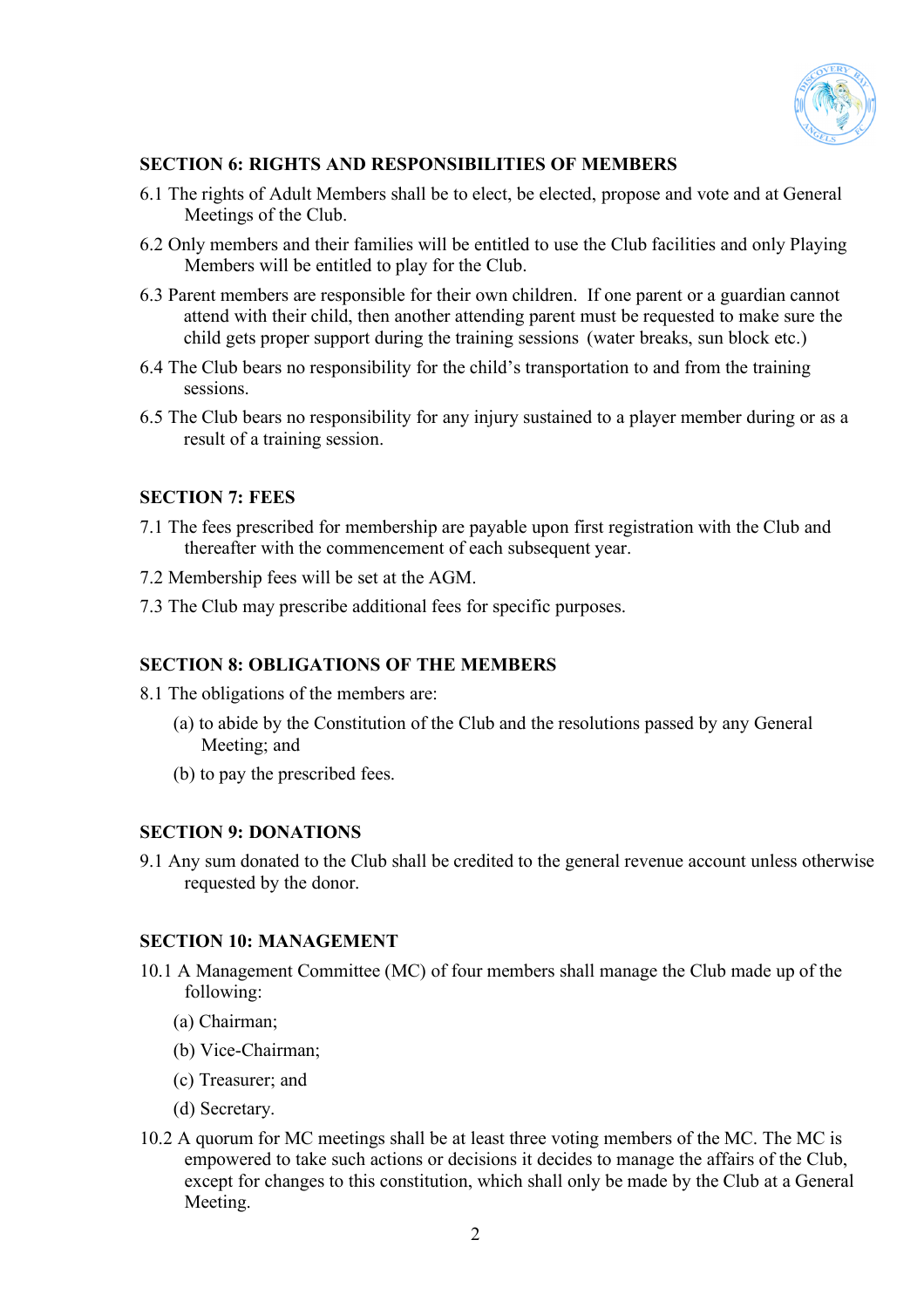

- 10.3 The MC shall remain in office until their resignation, or their successors are elected at the Annual General Meeting next following their election. Members of a retiring MC shall be eligible for re-election.
- 10.4 In the absence of the Chairman, the Vice-Chairman shall undertake the full duties of the Chairman.
- 10.5 A simple majority shall pass resolutions of the MC and, in the event of an equal vote, the Chairman (or in his absence the Vice-Chairman) shall have an additional vote.
- 10.6 The MC shall have power to form sub-committees constituted from any Adult Members of the Club and may delegate to any such sub-committee such powers as may seem to the MC to be appropriate.
- 10.7 The MC shall have power to call any other General Meeting of the Club not being the AGM or an EGM, subject to Sections 12.2 and 13.1 herein.

# **SECTION 11: ANNUAL GENERAL MEETINGS**

- 11.1 A general meeting of the Club, called the Annual General Meeting ("AGM"), shall be held in every calendar year not later than  $30<sup>th</sup>$  June, to transact the following business:
	- (a) to receive, and if approved, to adopt the Club's accounts to the end of the previous Financial Year;
	- (b) to receive, and if approved, to adopt the MC Chairman's report (if any);
	- (c) to approve membership fees;
	- (d) to consider, and if approved by a resolution passed by a majority representing one half of the Adult Members present plus one, adopt any alteration to the Constitution of the Club, save that any such proposed alteration, to be competent, shall be notified in writing to all members at least 14 days before the meeting; and
	- (e) to deal with any special matter which the MC wish to bring before the members and to receive suggestions from members for consideration by the MC.
	- (f) to elect four members for a new MC, subject to Section 11.2.
- 11.2 Nominations for election to the MC may be given in writing to the Secretary of the MC or may be received from the floor at the AGM. In the event of more than four nominations the Secretary shall conduct a ballot(s) at the AGM.
- 11.3 Notice convening the AGM shall be sent to Adult Members not less than 14 days before the meeting and shall specify the matters to be dealt with. Such notice may be given by email.

# **SECTION 12: EXTRAORDINARY GENERAL MEETINGS**

- 12.1 An Extraordinary General Meeting (EGM) for the Club may be convened at any time by the MC, subject to Section 13.1, and shall be convened within 28 days from the receipt of a requisition in writing signed by not less than 6 Adult Members specifying the object of the meeting for any of the following purposes:
	- (a) to consider and, if approved by a resolution passed by a majority representing one half of the Adult Members present plus one, adopt any alteration to the Constitution of the Club, save that any such proposed alteration, to be competent, shall be notified in writing to all members at least 14 days before the meeting ;